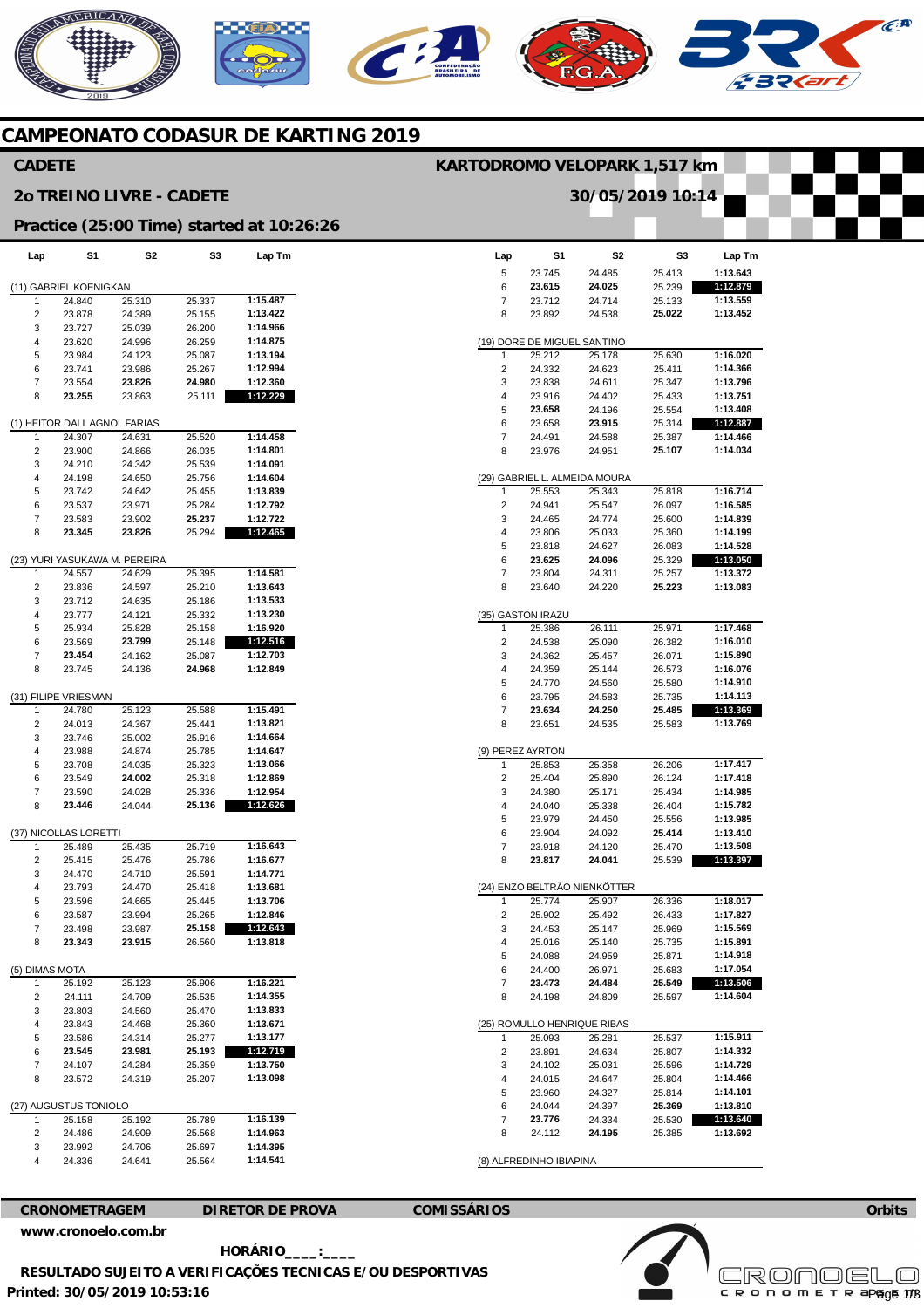# **MERICANO**  $\widehat{\epsilon^A}$

#### **CAMPEONATO CODASUR DE KARTING 2019**

#### **Lap**  7 <sub>8</sub> (16) JOAQUIM B. BEJARANO 1  $\overline{2}$ 3 4 5 6 7 8 (36) FEDERICO BARRETO 1 2 3 4 5 6 7 8 (15) THIAGO N. BETTINO 1 2 3 4 5 6 7 8 (12) DIANDA MARCO 1 2 3 4 5 6 7 (10) PANETTA SANTINO 1  $\overline{2}$ 3 4 5 6 7 (14) ANGELO NUGNES 1  $\overline{2}$ 3 4 5 6 7 8 (41) AUGUSTO TONIOLO 1 2 (40) PAULO S. WILLEMANN FILHO **S1 23.874**  24.498 27.577 25.271 24.773 24.518 24.409 24.621 **24.290**  24.316 26.476 25.814 24.633 24.644 24.136 **23.991**  24.061 24.662 25.018 24.863 24.389 24.603 24.327 **24.174**  24.559 24.501 27.035 25.458 25.196 25.109 24.606 24.408 **24.392**  26.885 25.977 25.118 24.764 24.567 24.520 **24.311**  26.475 26.147 24.897 24.732 24.443 **24.320**  24.328 24.433 25.900 **24.543 S2**  24.772 24.735 26.515 25.381 24.810 25.456 **24.528**  24.861 25.236 24.993 25.944 25.820 25.028 25.588 25.071 **24.653**  24.694 25.170 25.264 25.264 24.730 24.497 24.731 24.637 **24.469**  24.627 27.138 26.399 25.975 25.998 25.706 25.114 **24.895**  26.619 26.541 25.952 25.131 25.219 **25.090**  25.317 25.921 25.917 26.019 25.675 24.919 24.891 24.980 **24.803**  25.386 **25.116 S3**  25.758 25.874 26.277 25.837 26.019 25.963 **25.607**  26.018 25.674 25.637 26.833 26.629 25.853 26.126 25.766 26.008 26.188 **25.556**  25.936 26.205 26.083 26.380 26.052 26.270 26.464 **25.763**  26.938 26.949 27.157 26.473 26.338 26.216 **25.859**  26.974 27.108 26.474 26.440 26.095 25.981 **25.724**  26.976 26.641 26.964 26.278 **26.191**  26.401 26.257 26.359 **25.702**  25.937 **Lap Tm 1:14.404 1:15.107 1:20.369 1:16.489 1:15.602 1:15.937 1:14.544 1:15.500 1:15.200 1:14.946 1:19.253 1:18.263 1:15.514 1:16.358 1:14.973 1:14.652 1:14.943 1:15.388 1:16.218 1:16.332 1:15.202 1:15.480 1:15.110 1:15.081 1:15.492 1:14.891 1:21.111 1:18.806 1:18.328 1:17.580 1:16.650 1:15.738 1:15.146 1:20.478 1:19.626 1:17.544 1:16.335 1:15.881 1:15.591 1:15.352 1:19.372 1:18.705 1:17.880 1:16.685 1:15.553 1:15.612 1:15.565 1:15.595 1:16.988 1:15.596 Lap**  1  $\overline{2}$ 3 4 5 6 7 8 (7) CLEMENTE HUERTA RAAB 1 2 3 4 5 6 7 8 (28) FIRAS FAHS 1  $\mathcal{L}$ 3 4 5 6 7 8 (20) LUCAS MOURA DE CASTRO 1  $\overline{2}$ 3 4 5 6 7 8 (3) PEDRO H. REIS MENEZES LINS 1  $\overline{2}$ 3 4 5 6 7 8 (21) LOHRMANN BAUTISTA 1  $\overline{2}$  $\overline{a}$ 4 5 6 7 8 (38) GUILHERME FAVARETE  $\overline{1}$ 2 3 4 5 6 **S1**  26.389 25.451 24.585 24.744 24.469 **23.949**  24.078 24.103 25.180 24.815 24.332 24.392 24.356 24.299 **23.984**  24.681 26.223 25.265 24.393 24.600 24.341 **24.043**  24.049 24.047 27.325 25.306 24.451 24.605 24.232 25.065 **23.894**  24.414 25.383 24.698 25.170 24.098 24.044 24.009 24.025 **23.994**  26.010 24.603 24.556 24.636 24.047 23.993 24.090 **23.906**  26.241 25.622 24.663 24.867 24.473 24.241 **S2**  25.580 25.181 25.292 24.779 24.519 24.439 24.514 **24.285**  25.205 25.272 25.366 25.133 24.257 24.447 24.392 **24.171**  25.986 25.240 25.038 25.346 24.683 24.552 24.585 **24.281**  26.074 25.627 25.178 24.929 24.591 26.590 **24.388**  25.310 25.848 25.312 26.851 24.773 24.583 **24.501**  24.762 24.590 25.447 24.927 35.997 24.894 24.453 24.418 **24.271**  24.570 26.563 25.852 25.263 25.118 24.753 **24.732 S3**  26.799 26.032 26.246 25.547 25.408 25.417 **25.285**  25.313 25.681 25.885 25.893 26.204 25.706 **25.330**  25.363 25.372 26.395 25.809 25.911 25.780 25.637 25.613 25.727 **25.450**  26.203 26.299 25.912 25.868 25.676 25.580 25.553 **25.395**  26.755 26.058 26.000 26.156 25.687 **25.409**  25.914 25.657 25.960 **25.496**  26.076 25.849 26.023 25.767 25.563 25.769 26.582 26.156 25.966 25.884 **25.446**  25.815 **Lap Tm 1:18.768 1:16.664 1:16.123 1:15.070 1:14.396 1:13.805 1:13.877 1:13.701 1:16.066 1:15.972 1:15.591 1:15.729 1:14.319 1:14.076 1:13.739 1:14.224 1:18.604 1:16.314 1:15.342 1:15.726 1:14.661 1:14.208 1:14.361 1:13.778 1:19.602 1:17.232 1:15.541 1:15.402 1:14.499 1:17.235 1:13.835 1:15.119 1:17.986 1:16.068 1:18.021 1:15.027 1:14.314 1:13.919 1:14.701 1:14.241 1:17.417 1:15.026 1:26.629 1:15.379 1:14.523 1:14.178 1:13.924 1:14.245 1:19.386 1:17.630 1:15.892 1:15.869 1:14.672 1:14.788 CADETE 2o TREINO LIVRE - CADETE Practice (25:00 Time) started at 10:26:26 KARTODROMO VELOPARK 1,517 km 30/05/2019 10:14**

**CRONOMETRAGEM DIRETOR DE PROVA COMISSÁRIOS** 

**[www.cronoelo.com.br](http://www.cronoelo.com.br)** 

 **HORÁRIO\_\_\_\_:\_\_\_\_** 

**Printed: 30/05/2019 10:53:16 RESULTADO SUJEITO A VERIFICAÇÕES TECNICAS E/OU DESPORTIVAS**  **Orbits** 

**Licensed to: Cronoelo** 

c R O N O M E T R apg<sub>o</sub>e 273